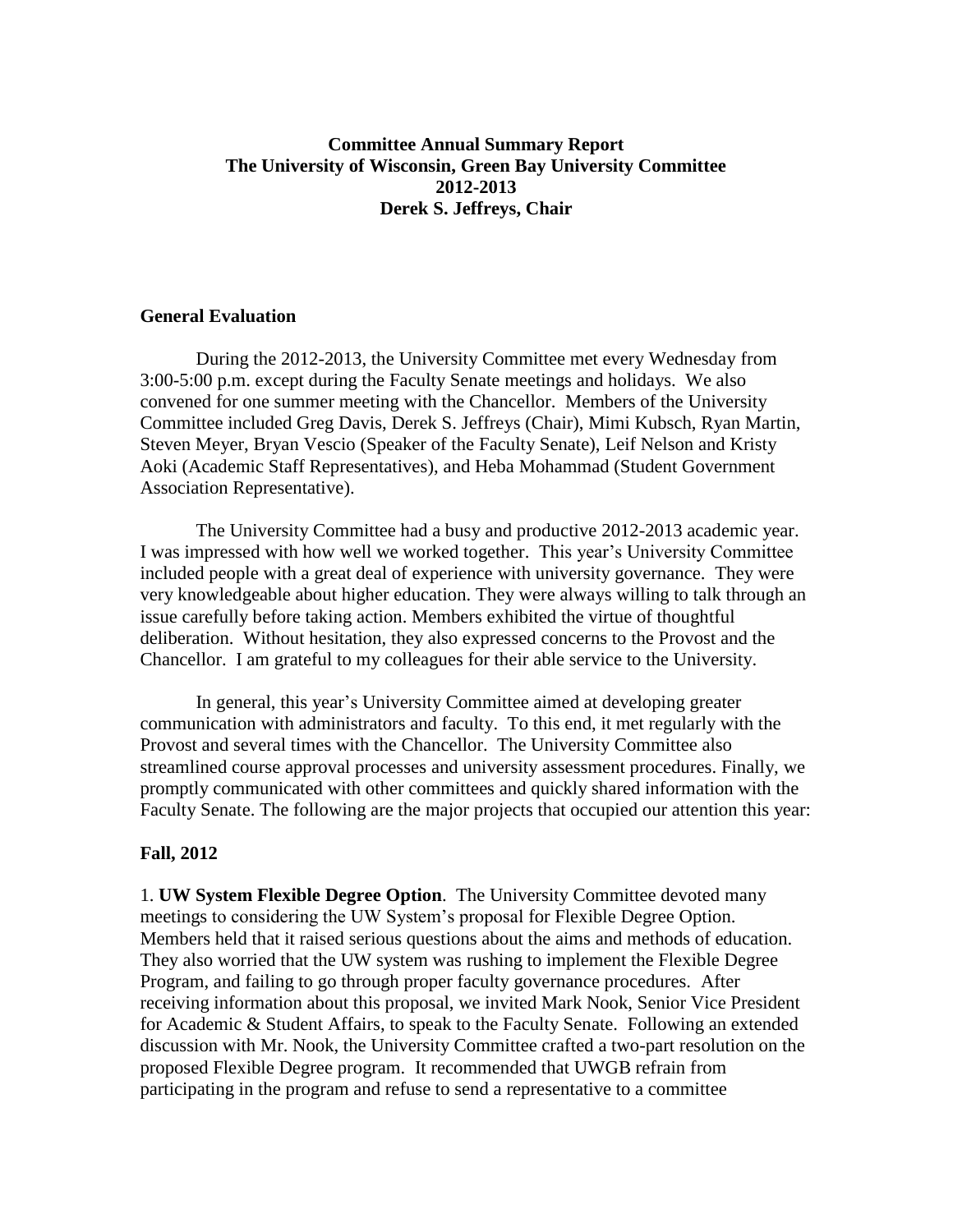constructing it. The Faculty Senate affirmed the first part of the resolution while rejecting the second half. Although the Faculty Senate declined to participate in the Flexible Degree Program, it appointed Professor Brian Sutton as a representative to the Flexible Degree Committee. Professor Sutton met with the University Committee to report on his experiences with the committee. UC member Steve Meyer, who served as Faculty Representative to the UW system, also reported regularly on the progress of the Flexible Degree program.

2. **General Education Reform**. Working with Dean Scott Furlong, the University Committee brought a General Education Reform proposal before the Faculty Senate. After a vigorous discussion, the Senate passed the proposal. We then monitored the implementation of the new General Education curriculum.

3. **Other Business**. The University Committee met with Kim Desotell to discuss faculty complaints about the Phuture Phoenix program. She agreed to develop a formal letter that students could use to excuse themselves from class when they were active in Phuture Phoenix activities. We also met several times with Associate Provost Andrew Kersten and Academic Affairs Committee Chair, Kaoime Malloy. They consulted on course and program approval, and created greater transparency about both these procedures. Working with Professor Illene Cupit, the University Committee also broughta revised proposal for a University Honors Program to the Faculty Senate. The Senate approved this proposal. We also met with Secretary of the Faculty Cliff Abbott to discuss how to better implement the Professional Activities Report. Finally, the University Committee met with Steven VandenAvond to learn more about the Adult Degree Program. We discussed ways to better integrate the Adult Degree program with traditional degree offerings.

## **Spring, 2013**

1. **Research Center**. The University Committee devoted considerable time to discussing the possibility of developing a UWGB research center. After consulting with faculty members, deans and others, the UC embraced the idea of a center resembling the current CATL center. It would seek to enhance faculty research at UWGB. The center would be located on campus, and would serve as a locus for information about grants and faculty scholarship. The proposed center would also offer several course releases for faculty members assisting it. One might be granted to a statistician helping faculty with statistical work. Another course release might go to someone familiar with grant-writing. A final one might be accorded for administrative duties. In the 2013-2014 academic year the University Committee will develop a formal proposal for a UWGB Research Center.

2. **Engineering Technology Programs**. Working with faculty members and administrators, the University Committee approved new programs in Engineering Technology. After extensive discussion, the Faculty Senate also approved them.